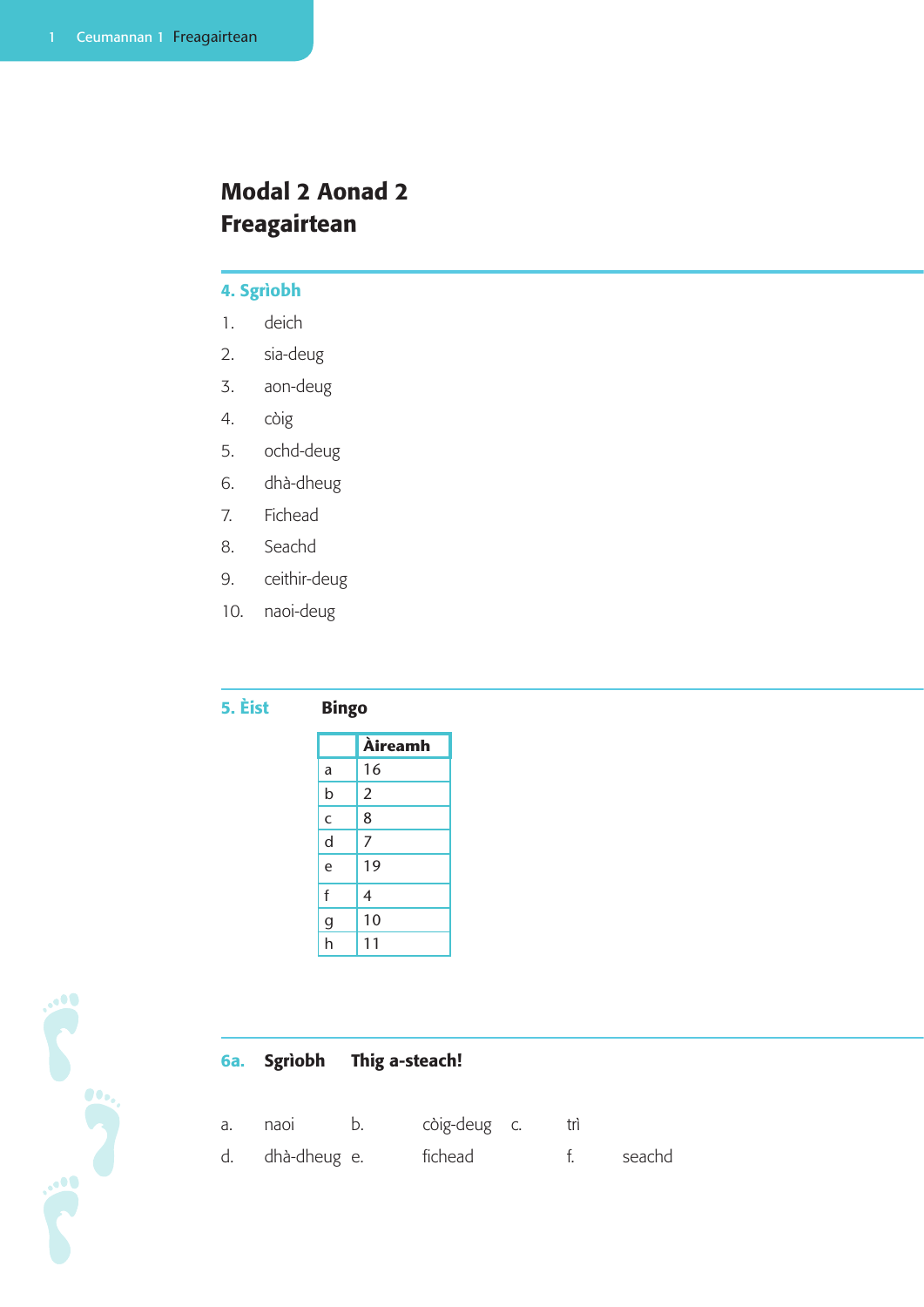#### 6b. Leugh agus sgrìobh dhà + dhà = ceithir

| 1. $seachd + sia = tri-deug$ | $(7 + 6 = 13)$ |
|------------------------------|----------------|
| 2. deich - naoi $=$ aon      | $(10 - 9 = 1)$ |

- 3. ceithir-deug ceithir  $=$  deich  $(14 4 = 10)$
- 4.  $\text{tri} + \text{ochd} = \text{aon-deug}$   $(3 + 8 = 11)$
- 5. còig + seachd = dhà-dheug  $(5 + 7 = 12)$
- 6. ochd-deug seachd-deug + aon = dhà  $(18 17 + 1 = 2)$
- 7. fichead dhà-dheug  $=$  ochd  $(20 12 = 8)$
- 8. trì + ceithir-deug = seachd-deug  $(3 + 14 = 17)$
- 9. còig + còig + còig = còig-deug  $(5 + 5 + 5 = 15)$
- 10. naoi-deug aon = ochd-deug  $(19 1 = 18)$

#### 8. Èist Siuthad!

|   | Àireamh |
|---|---------|
| a | 35      |
| b | 67      |
| C | 76      |
| d | 21      |
| e | 94      |
| f | 100     |
| g | 42      |
| h | 58      |
|   | 83      |



### 10. Leugh Fèill na Sgoile

- 
- 
- 
- 
- a. naochad 's a trì  $= 93$  b. seasgad 's a còig  $= 65$
- c. trithead 's a seachd  $= 37$  d. ceathrad 's a h-aon  $= 41$
- e. fichead 's a h-ochd  $= 28$  f. seachdad 's a sia  $= 76$
- g. ochdad 's a dhà  $= 82$  h. caogad 's a ceithir  $= 54$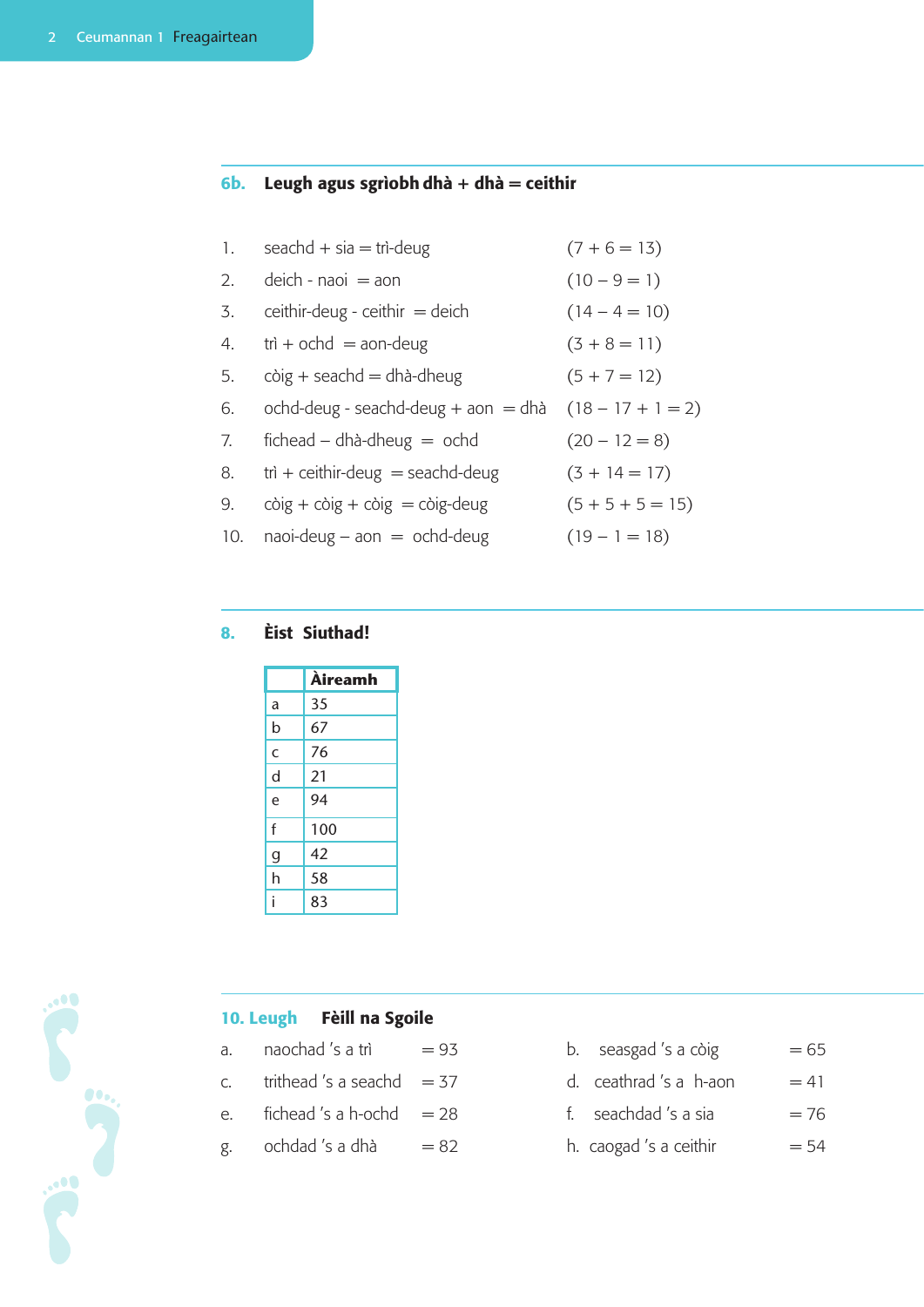# 11. Èist Aon gu ceud

|              | Àireamh | <b>Yes or No</b> |
|--------------|---------|------------------|
| a            | 13      | Yes              |
| $\mathsf b$  | 61      | <b>No</b>        |
| $\mathsf{C}$ | 39      | No               |
| $\mathsf{d}$ | 66      | Yes              |
| e            | 29      | Yes              |
| f            | 40      | No               |
| $\mathsf g$  | 18      | Yes              |
| h            | 35      | Yes              |

# 12. Èist Dè an aois a tha thu?

|    | <b>Ainm</b> | <b>Aois</b> |
|----|-------------|-------------|
| a. | Malcolm     | 13          |
|    | Mary        | 14          |
| b. | Mr          | 21          |
|    | MacLeod     |             |
| C. | Rachel      | 17          |
|    | Alexander   | 18          |
| d. | Katie       | 99          |

# 13. Leugh Is mise Shahira

- 1. Shahira 12
- 2. Colin 13
- 3. David 43
- 4. Mary 31
- 5. Christine 10
- 6. Donald 86

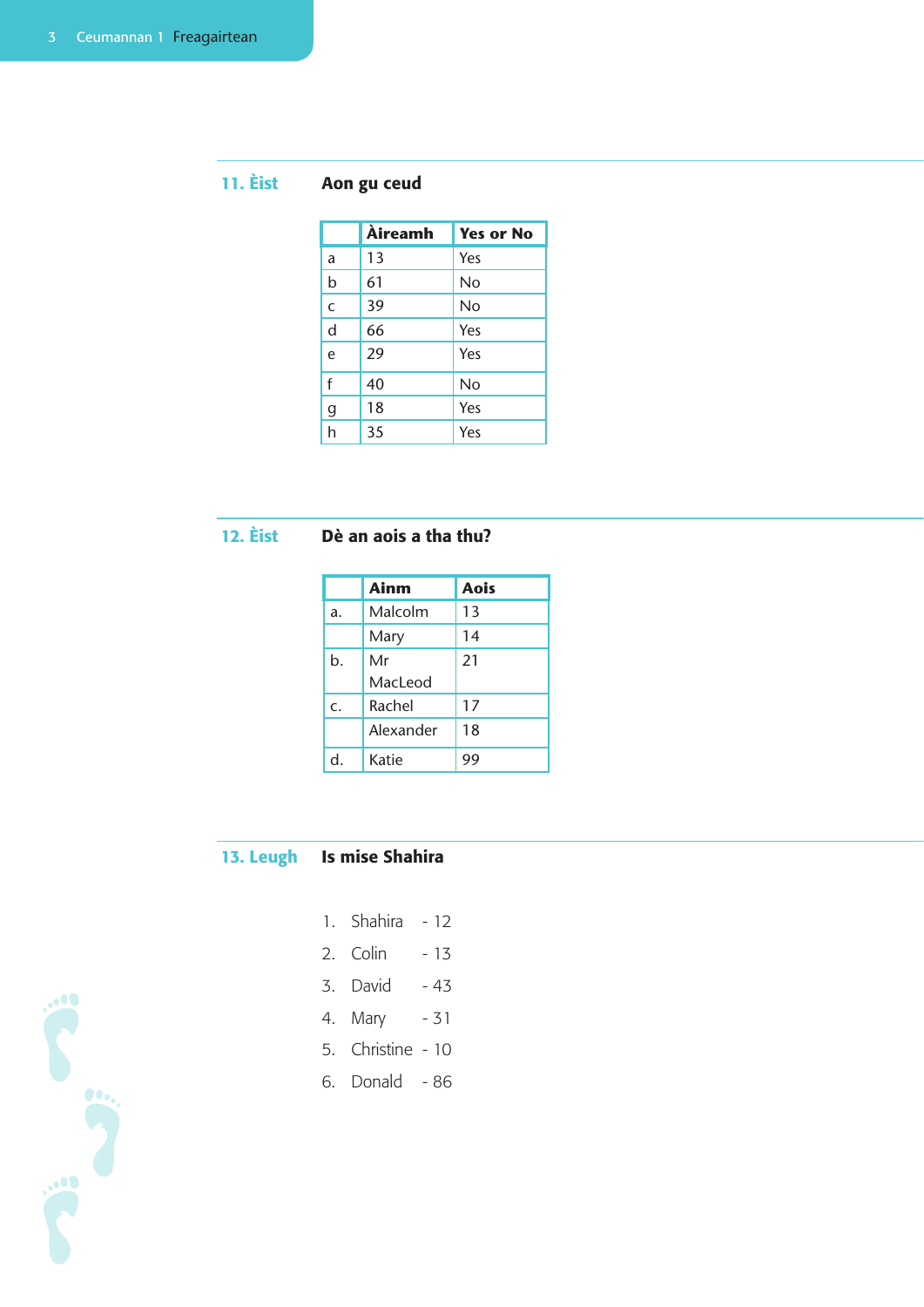|  | <b>14. Eist</b> |  |  |  |  | Tha mi dhà-dheug |
|--|-----------------|--|--|--|--|------------------|
|--|-----------------|--|--|--|--|------------------|

| a. | Peter    | 12 |
|----|----------|----|
| b. | Mary Ann | 16 |
| c. | Paul     | 19 |
| d. | Katie    | 10 |
| e. | Donald   | 58 |
|    | John     |    |
| f. | Anne     | 20 |
| d  | Katie    | 99 |

## 16. Leugh Campa Gàidhlig

Only Cairistìona Nic-a-phì (aon-deug) and Fionnghal NicIain (ceithir-deug) can go.

### 17. Sgrìobh A' Chèic

Meal do naidheachd/Meal ur naidheachd!

- a. Catrìona Fichead 's a dhà
- b. Ailean Trithead 's a ceithir
- c. Pàdraig Ceathrad 's a còig
- d. Seònaid Caogad 's a seachd
- e. Seonag Ceud
- f. Cailean Seasgad



#### Sùil air ais 1 Sgrìobh Cia mheud?

- 1. naoi
- 2. trì
- 3. ochd
- 4. ?
- 5. ?
- 6. seachd
- 7. ?
- 8. deich
- 9. ?
- 10. ceud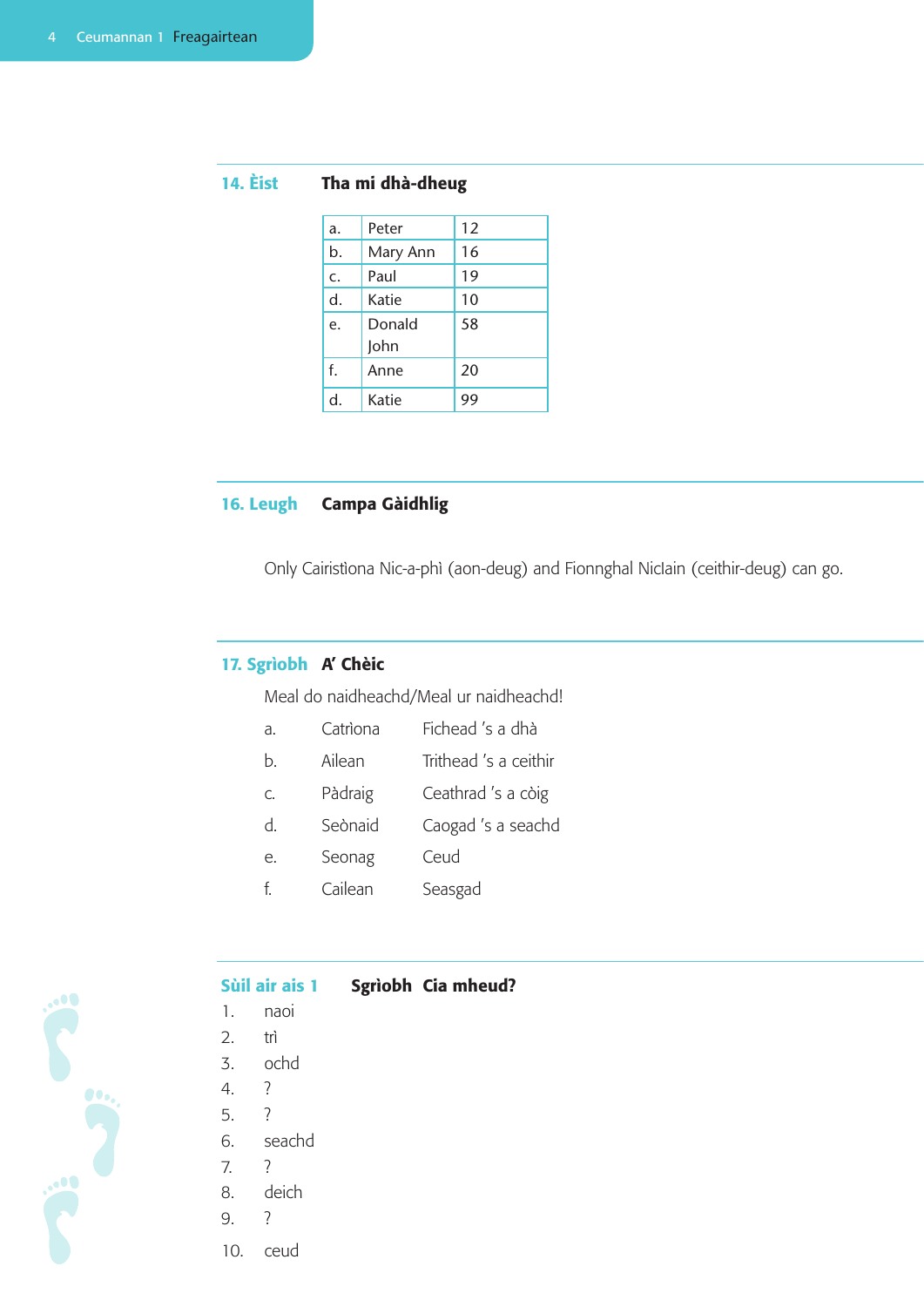#### Sùil air ais 2 Èist Dè an aois a tha sibh?

|    | Ainm/Name | Aois/Age |
|----|-----------|----------|
| a. | Colin     | 18       |
| b. | Marjory   | 16       |
| C. | Morag     | 60       |
| d. | Rachel    | 35       |
| e. | Angus     | 71       |
| f. | Andrew    | 42       |

Sùil air ais 3 Leugh agus sgrìobh  $1 = a$ 

#### **'S math a rinn thu!**

#### Sùil air ais 4 Sgrìobh Aon, dhà, trì

- 1. còig, sia, seachd
- 2. fichead, fichead 's a ceithir, fichead 's a h-ochd
- 3. trì, trì-deug, ceithir
- 4. còig-deug, ochd-deug, fichead 's a h-aon
- 5. fichead 's a sia, fichead 's a h-còig, fichead 's a ceithir

#### Sùil air ais 5 Sgrìobh Ceistean, ceistean

- 1. Dè an aois a tha sibh?
- 2. Dè an t-ainm a th' ort fhèin?
- 3. Tha mi dhà-dheug.
- 4. Mar sin leat!
- 5. Chan eil dona.
- 6. Tha gu math.
- 7. Ciamar a tha thu?
- 8. Is mise Seumas.
- 9. An e Dòmhnall an t-ainm a th' oirbh?
- 10. Tapadh leibh.